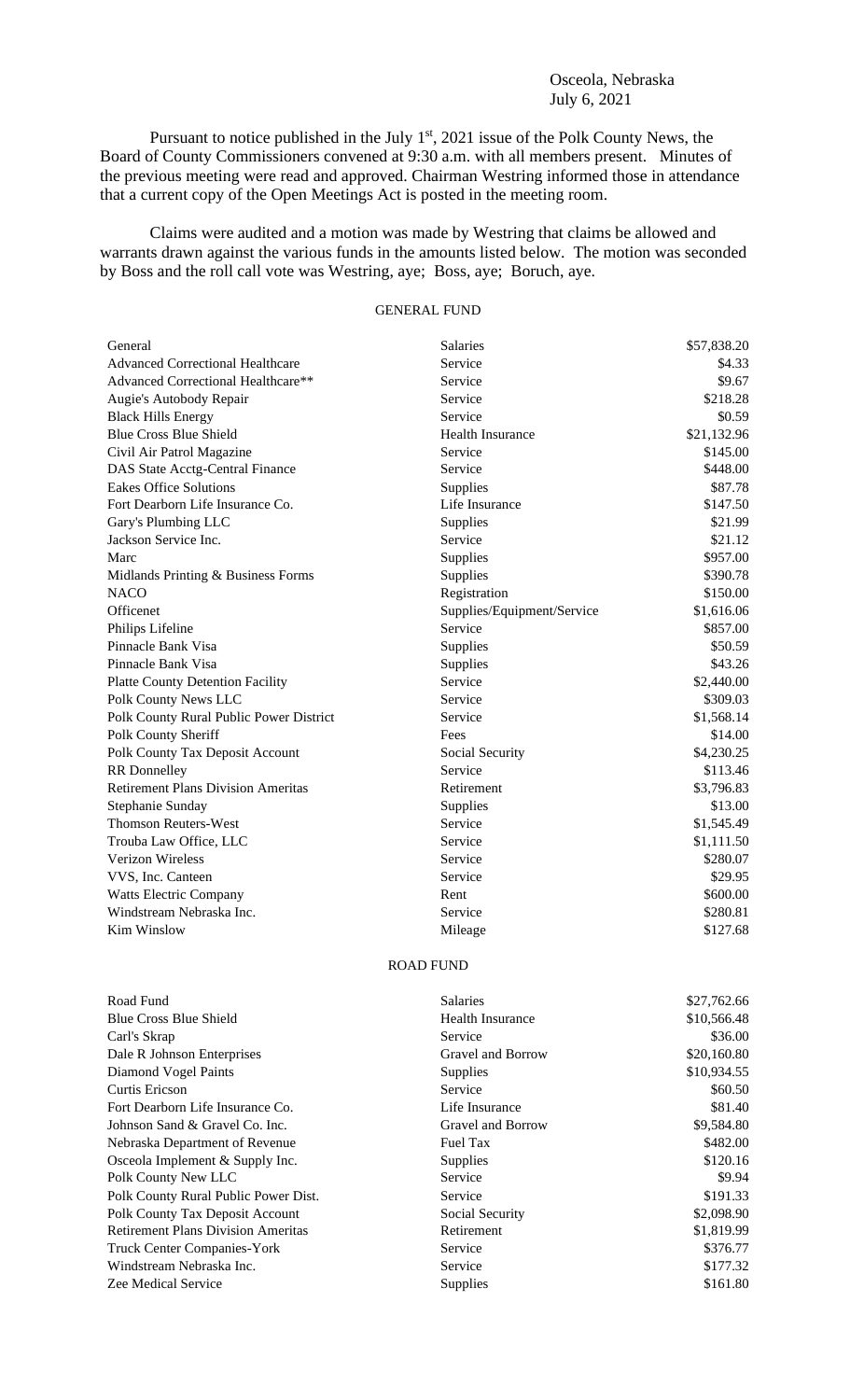## SENIOR SERVICES FUND

| Midwest Covenant Home                | Service                       | \$11,772.41 |
|--------------------------------------|-------------------------------|-------------|
|                                      | <b>INHERITANCE TAX FUND</b>   |             |
| <b>MIPS</b>                          | Service                       | \$2,157.12  |
|                                      | 911 EMERGENCY MANAGEMENT FUND |             |
| Windstream Nebraska Inc.             | Service                       | \$256.58    |
|                                      | <b>WEED FUND</b>              |             |
| James Carlson                        | Reimbursement                 | \$40.00     |
| Polk County Rural Public Power Dist. | Service                       | \$48.72     |

The following fees for the month of June were earned by the various offices and submitted to the County Treasurer. County Treasurer receipts show fees earned were credited to the appropriate county funds.

| Dwaine W. Ladwig, Sheriff     | \$1,144.20 |
|-------------------------------|------------|
| Debra S. Girard, County Clerk | \$6,335.76 |

The County Jail Report for the month of June was reviewed by the Board and approved.

A motion was made by Boss to appoint Todd Wheeler as a member of the Polk County Extension Board to fill the unexpired term of Rebekah Maynard. The motion was seconded by Westring and the roll call vote was Boss, aye; Westring, aye; Boruch, aye.

The Board reviewed the Cash-In-Lieu option that is part of the County's cafeteria plan. A motion was made by Boss to continue to offer the cash-in-lieu program with the monthly cash option to remain at \$400 for the 2021-2022 plan year. The motion was seconded by Boruch and the roll call vote was Boss, aye; Boruch, aye; Westring, aye.

Randy Jones with Aging Partners presented the annual report of Aging Services in Polk County. Also present was Erin Dickey, Senior Services Program Manager. Aging Partners has been pleased with the work Midwest Covenant Home has been doing administering the senior services program in the County and fully support a renewed contract between Polk County and Midwest Covenant Home. An increase of 2.5% in dues is being requested from Polk County to support programs Aging Partners provides to county residents, such as supportive services, Senior Services operations, and care management services.

The contract with Midwest Covenant Home for administering the Senior Services Program was reviewed. A motion was made by Boruch to approve the contract for the 2021- 2022 fiscal year which began on July  $1<sup>st</sup>$ .

At 10:30 a.m., a motion was made by Boss to go into executive session to discuss personnel. The motion was seconded by Westring and the roll call vote was Boss, aye; Westring, aye; Boruch, aye. Also present were Sheriff Ladwig and the County Clerk. At 10:55 a.m., a motion was made by Boss to come out of executive session. The motion was seconded by Boruch and the roll call vote was Boss, aye; Boruch, aye; Westring, aye. Chairman Westring stated for the record that no formal action was taken and that only personnel matters were discussed.

The gravel bids received from three vendors were opened as advertised. A motion was made by Boss to accept all bids, thereby allowing Supt. Theis to purchase gravel from the supplier that could fill the orders in the most timely fashion. The motion was seconded by Westring and the roll call vote was Boss, aye; Westring, aye; Boruch, aye.

Highway Supt. Theis updated the Board on the work being done in the Road Dept. The centerline and pavement edge striping has recently been applied. Work on the Butler County line culvert project should begin next week. The crew will also be working with the City of Stromsburg to grade the east end of 4<sup>th</sup> Street. Grading work is needed in the Deer Lake area and a request for a stop sign at the intersection of 131 and Center Roads has been received.